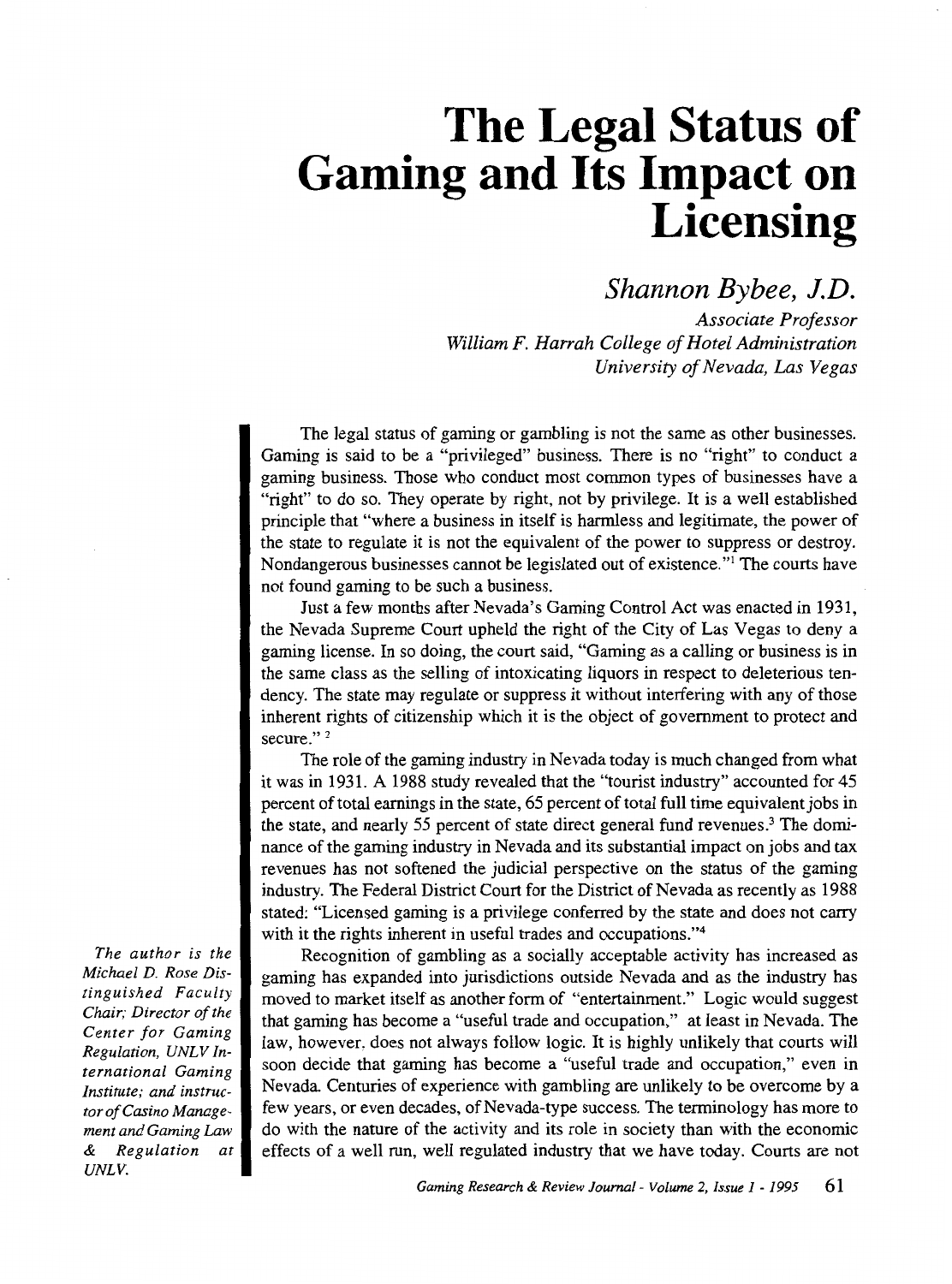likely to decide that economic success and even economic contribution to the state can be translated into a reduction of the state's authority to govern gaming by changing the conduct of gaming from a "privilege" to a "right."

A more expansive explanation of the power to regulate gaming and similarly "disfavored" activities has been offered:

Where a license or license tax is imposed under the police power as to a means of regulation, it must not be imposed on such terms and conditions as to operate as the virtual prohibition of a useful and legitimate occupation or business, and this rule has been held to apply regardless of whether the license tax is levied under the police or taxing powers. However, ... with respect to those occupations or forms of business that are not useful, but are inherently harmful and dangerous to society or the public welfare, license requirements and exactions may be so imposed as to discourage and even amount to a prohibition of them.<sup>5</sup>

As the foregoing suggests, gaming is but one of the businesses deemed by law to be "inherently harmful and dangerous to society or the public welfare." In an opinion by that great defender of constitutional rights, Justice Douglas, the United States Supreme Court approved searches of federal liquor license holders as authorized by statute. Justice Douglas wrote: "We deal here with the liquor

industry long subject to close supervision and inspection. As respects that industry, and its various branches including retailers, Congress has broad authority to fashion standards of reasonableness for searches and seizures."6 Two years later, in a case involving a federal firearms license, Justice White spoke for the Court when he wrote: "When a dealer chooses to

**... gaming is but one of the businesses deemed by law to be "inherently harmful and dangerous to society or the public welfare."** 

engage in this pervasively regulated business and to accept a federal license, he does so with the knowledge that his business records, firearms, and ammunition will be subject to effective inspection."

This special status or, perhaps more accurately, lack of status that privileged businesses occupy with respect to constitutional protections was highlighted by the Supreme Court a few years later in a case resulting from an OSHA warrantless search which the Court held unconstitutional. 8 Noting that the earlier cases cited to support the search involved liquor and firearms, the Court declared: "The element that distinguishes these enterprises from ordinary businesses is a long tradition of close government supervision, of which any person who chooses to enter such a business must already be aware."<sup>9</sup> It is this "long tradition of close government supervision" that will keep the gaming business subject to stringent regulation regardless of how acceptable this business becomes in our society.

The United States Supreme Court has more recently directly addressed the scope of gaming regulation.<sup>10</sup> In deciding that the Puerto Rico Legislature could restrict advertising by casinos in Puerto Rico, Justice Rehnquist distinguished some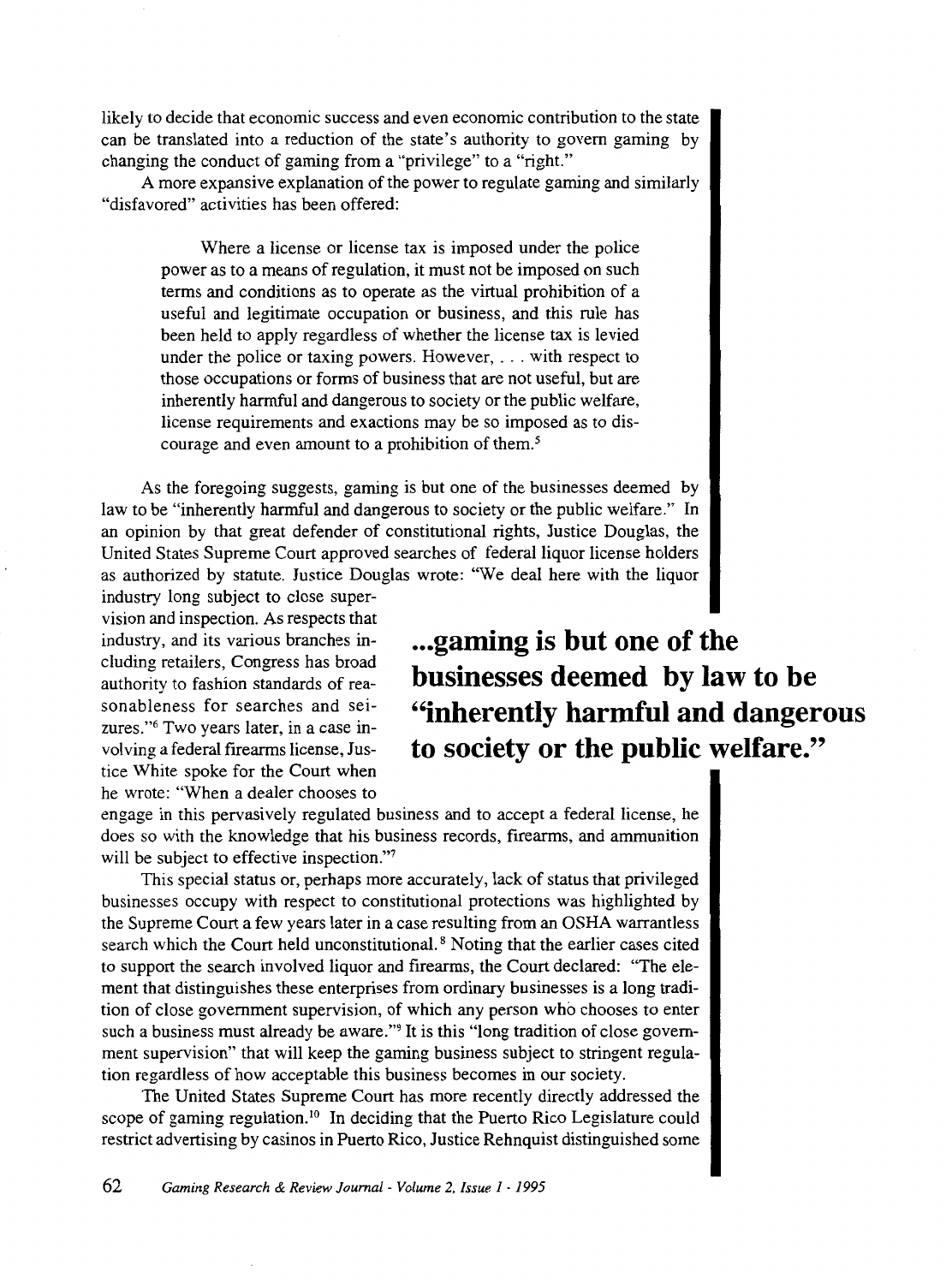#### *The Legal Status of Gaming and Its Impact on Licensing*

cases cited by the appellant casino, stating that, in the cases cited, "the underlying conduct that was the subject of the advertising restrictions was constitutionally protected and could not have been prohibited by the State." He then wrote, "Here, on the other hand, the Puerto Rico Legislature surely could have prohibited casino gambling by the residents of Puerto Rico altogether. In our view, the greater power to completely ban casino gambling necessarily includes the lesser power to ban advertising of casino gambling  $\dots$ ."<sup>11</sup> It is significant that the regulatory action involved a First Amendment right. The Supreme Court has historically accorded First Amendment rights a special status and greater protection than other constitutional rights.

Prohibition of gaming or some types of gaming activities in the United States has often been made part of a state's constitution so that legislatures could not authorize gaming, or at least some forms of gaming , without first obtaining the consent of the electorate. States with some constitutional restrictions on gaming include: Arkansas, Florida, Nevada, Missouri, New Jersey, New York, California, and South Dakota. These restrictions, for the most part, resulted from strong antigambling reform movements in the 1800s primarily directed at lotteries. 12

States thus have very broad authority to regulate gaming. To exercise the full extent of this power, however, the legislature must exercise it through broad grants of power to regulatory authorities.

## **The Licensing Process**

Regulatory control of gaming rests on three legs. The first, and many would argue the most important, is the licensing process. The second leg is the law and regulations that govern gaming operations. One of the most important aspects of this leg are "internal controls" on the handling and recording of cash and other assets. The third leg is the enforcement of the regulations, including the auditing and review of internal controls.

All three legs are important, but the licensing process, if it is working properly, helps ensure the success of the remaining two legs by screening out the highest risks for potential regulatory violations. In addition, it enables regulators to bar entry to the industry of persons whose reputation would cause a lack of public confidence in the regulatory process and in the honesty of the gaming industry. One could argue that if the regulatory process were adequate, the state could grant every applicant a license and then discipline the licensee or revoke the license if the licensee violated any law or regulation. No regulatory system could guarantee such success, especially in a constitutional democracy. We pride ourselves on the constitutional protection given individual rights to protect them from governmental interference. In our society, it is unlikely that the public would have any confidence in the integrity of gaming if unsavory persons were routinely receiving gaming licenses.

Courts have allowed regulatory bodies great leeway in determining who should be licensed. That is, if the state legislature has granted gaming regulators broad powers to deny licenses, the courts generally uphold the exercise of that power.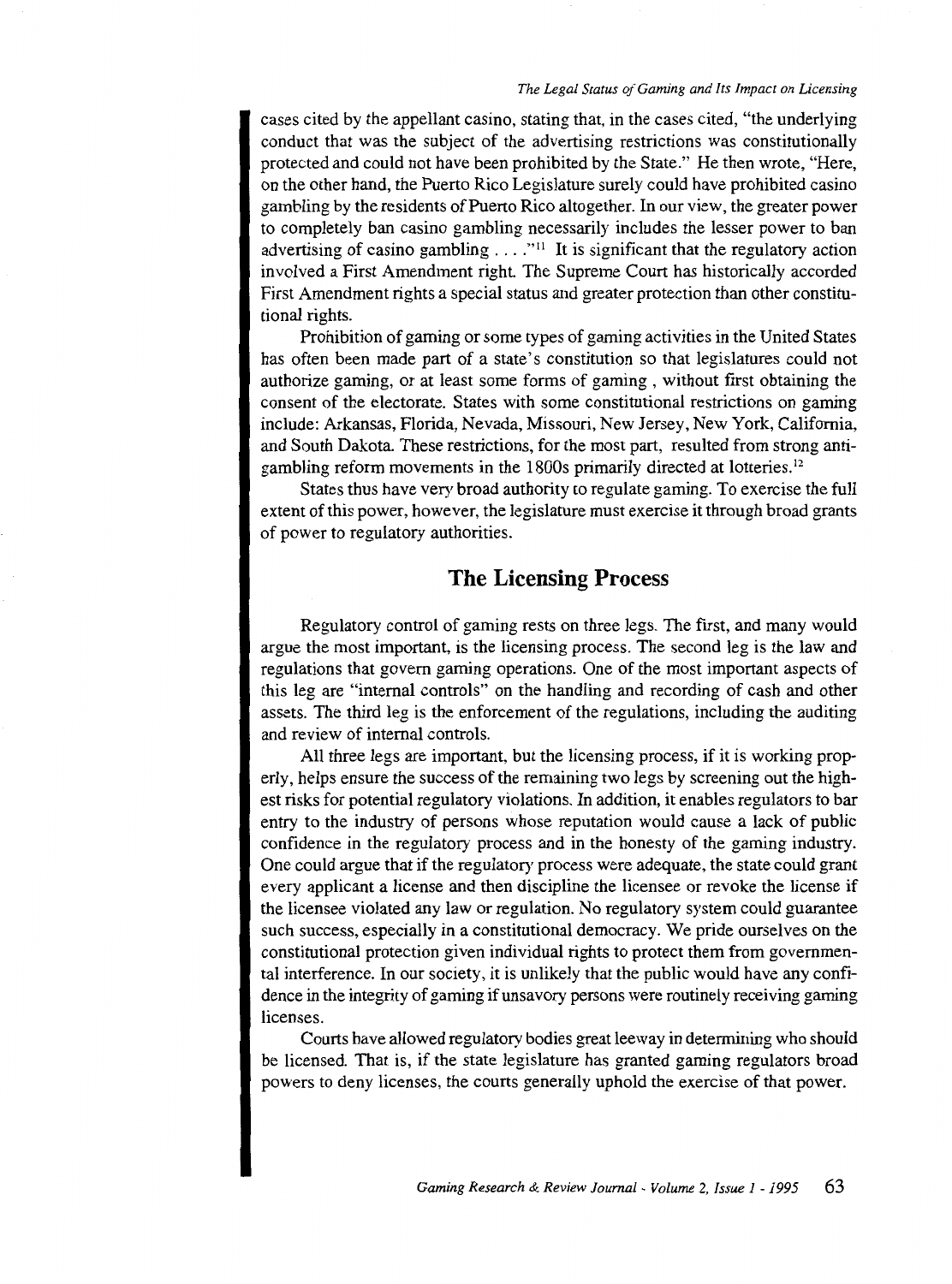#### **Statutory Authority**

Nevada has given its gaming regulators broad powers to deny licenses. The public policy of the state concerning gaming is found and declared to be that the gaming industry is important to the general welfare of the state, that its continued growth and success is dependent upon public confidence that it is conducted honestly, and that it must be free of criminal and corruptive elements. Further, no applicant has a right to a license, any license issued is a revocable privilege, and the holder acquires no vested rights.<sup>13</sup>

An applicant for a gaming license in Nevada has the burden of proving his qualification for a license. The State does not have to prove the applicant is unsuitable.14 Nevada statutes prohibit granting a gaming license unless the Nevada Gaming Commission "is satisfied that the applicant is: (a) A person of good character, honesty and integrity; (b) A person whose prior activities, criminal record, if any, reputation, habits and associations do not pose a threat to the public interest  $\dots$ ."<sup>15</sup> Finally, the Commission is empowered to deny an application "for any cause deemed reasonable by the commission."<sup>16</sup> New Jersey has similarly broad powers and requires an applicant to establish suitability by "clear and convincing evidence."17

#### **Judicial Interpretation**

In 1977, the Nevada Supreme Court issued what has become a landmark decision in gaming regulation, *State v. Rosenthal.*<sup>18</sup> The court's opinion is a concise exposition of the powers that may be exercised in the regulation of gaming, particularly concerning the licensing process. The court held that the Gaming Control Act did not provide for judicial review of the denial of a gaming license, that the Act contained adequate standards

**States thus have very broad authority to regulate gaming. To exercise the full extent of this power, however, the legislature must exercise it through broad grants of power to regulatory authorities.** 

for Commission action, and that the licensing hearing and procedures provided sufficient due process, or at least all of the process due an applicant for a gaming license. Underlying each of these holdings was the court's conclusion that the Gaming Control Act did not create any property interest in an application for a gaming license. Persons without a property interest or fundamental right at stake have little for the court to protect.

The Nevada Gaming Commission, in 1976, denied Frank Rosenthal a gaming license as a key employee of a company holding a gaming license. Rosenthal filed a petition in district court for judicial review of the Commission's decision. The district court held that Rosenthal's constitutional rights to procedural due process had been violated, declared the licensing provision of the Gaming Control Act unconstitutional for want of standards, and nullified the decision of the Commission. The Commission appealed to the Nevada Supreme Court.<sup>19</sup>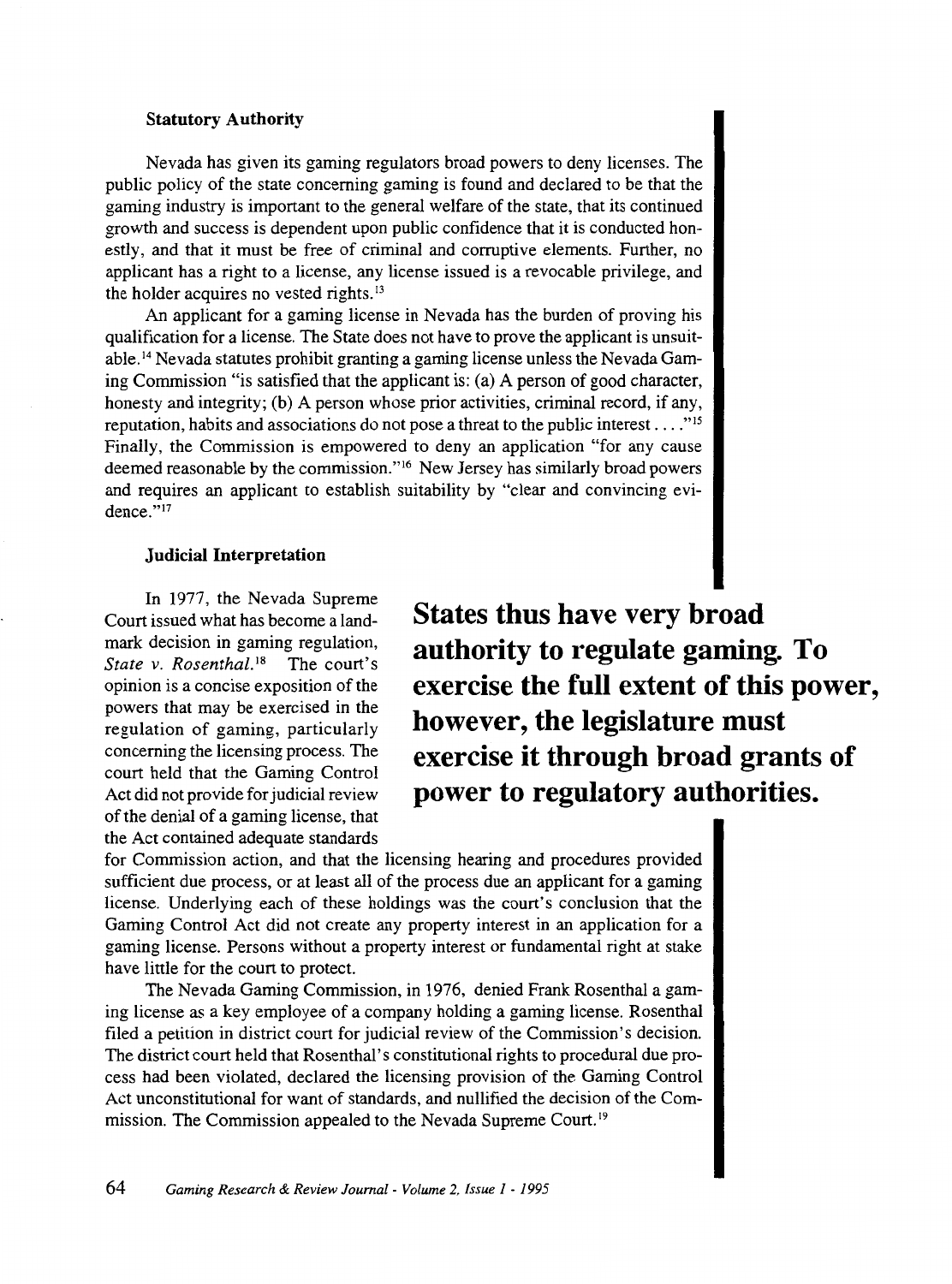#### *The Legal Status of Gaming and Its Impact on Licensing*

The Nevada Supreme Court, its unanimous opinion authored by Justice Thompson, probably the most respected legal scholar on the court, reversed the district court and reinstated the decision of the Commission. Justice Thompson noted that the legislature had declared a gaming license to be a privilege and not a right, required board and commission members to have special qualifications suited to the important duties they perform, granted comprehensive powers to the regulators, and limited court intrusion into the regulatory process. After reviewing the statute providing for judicial review, the court held that it applied only to disciplinary actions against licensees and thus there was no statutory provision for judicial review of the denial of a gaming license. 20 Justice Thompson went on to quote from an early licensing case, adding that it was still the law on this point: "It is not the province of the courts to decide what shall constitute suitability to engage in gambling in this state." 21 Referring to the statutory framework for gaming regulation, Justice Thompson wrote that the legislature "carefully" distinguished between persons with licenses and those without, and said: "This is a reasonable distinction since licensees possess *property interests* which those who have never been licensed do not have."<sup>22</sup>

By holding that there is no judicial review of gaming license denials, the Nevada Supreme Court could have avoided the other issues raised by the court below. Nonetheless, it proceeded to "decide" each of the other two issues upon which the district court had ruled against the Commission. Apparently the Court decided this was a rare opportunity to review the statutory framework for licensing with an applicant whose background sharply highlights the concerns that produced such broad regulatory powers. The Commission in denying Rosenthal a license found him to be

a person whose licensing by the State would reflect or tend to reflect discredit upon the State of Nevada by reason of: A) A North Carolina court finding of guilt for conspiracy to bribe an amateur athlete; B) Testimony of Mickey Bruce in Senate subcommittee hearings that applicant attempted to bribe him to throw outcome of 1960 Oregon-Michigan football game; C) Statements by police officers Dardis and Clode to Senate subcommittee and to Florida Racing Commission that applicant admitted he was corrupting public officials in return for protection; D) The applicant's being barred from race tracks and pari-mutuel operations in the State of Florida. 23

The court held that the Gaming Control Act provided constitutionally adequate standards of licensing, and, even if it did not, by taking the regulations together with the statute there were more than sufficient standards to guide the Commission's decision making process. The statutes in question provided that gaming licenses should be administered "for the protection of the public and in the public interest in accordance with the policy of this state," and the Commission has authority to deny a license "for any cause deemed reasonable."<sup>24</sup> Justice Thompson explained that the statutory provisions were adequate because "reasonable" action is required of the Commission. With respect to the broad grant of authority given the Commission to deny a license "for any cause deemed reasonable," the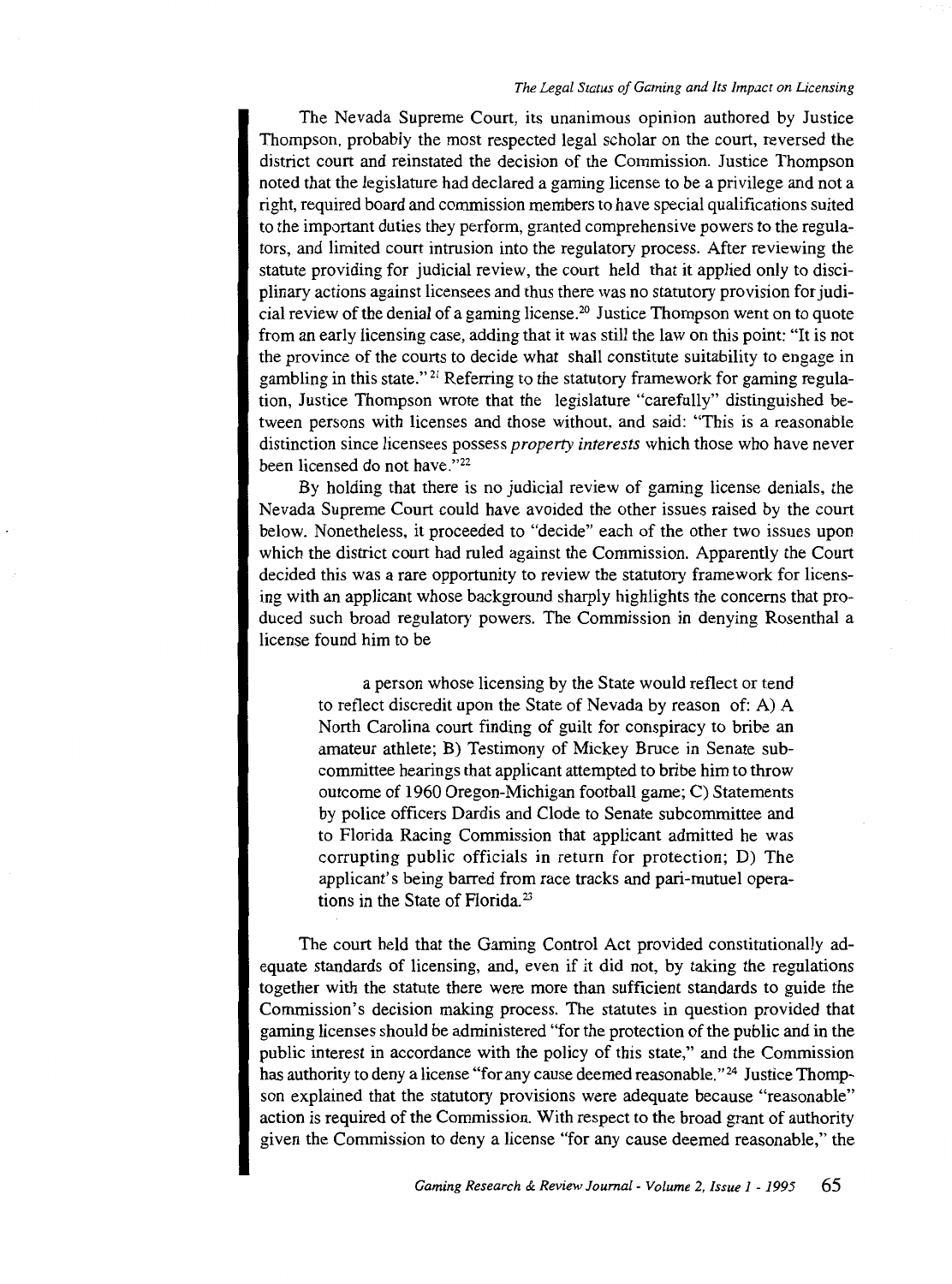opinion concludes that "it is entirely appropriate to lodge such wide discretion in the controlling administrative agency when a privileged enterprise is the subject of the legislative scheme."25

With respect to the issue of procedural due process, the court disposed of the lower court's decision and Rosenthal's contention that his procedural due process rights had been violated by saying that the Commission's procedures provided due process. Rosenthal and his two attorneys were present for the public hearings. The applicant testified and was given an opportunity to explain the allegations of criminal activity in his past and to argue his position. Witnesses testified on his behalf and letters attesting to his good character and reputation were read into the record. In other words, it was not the due process that Rosenthal wanted, but it was all that was due him as an applicant for a gaming license.

The Due Process Clause of both the Nevada and United States Constitutions refers to the deprivation of "life, liberty or property without due process of law."

Justice Thompson, writing for the court, based the *Rosenthal* decision on the Nevada Constitution and asserted that control of gaming is a matter reserved to the states under the Tenth Amendment to the United States Constitution and there are no federally protected constitutional rights related to gaming. The United States Supreme Court declined review of this case. At least one fed-

**... if the gaming legislation is properly drafted, a property interest in a gaming business does not exist until the state confers it.** 

eral judge agrees with Justice Thompson and the Nevada Supreme Court. Judge Roger D. Foley, Senior Judge for the District of Nevada, in a case that dealt not with licensing but with the power of the State to require certain persons to be excluded from casinos, stated: "Licensed gaming is a matter reserved to the states within the meaning of the Tenth Amendment to the United States Constitution."<sup>26</sup> No other cases have been found asserting that legal position. Both state and federal courts, however, have reached similar conclusions with respect to regulatory powers without the Tenth Amendment rationale. It is the lack of a property interest, the lack of a fundamental right at stake, and the historical treatment of gaming as an activity not deserving of the legal protections afforded "useful trades and occupations" that achieves a like result.

After stating that Rosenthal had received due process, the court noted that "gaming is a privilege conferred by the state and does not carry with it the rights inherent in useful trades and occupations."27 Referring to the legislature's distinction between those who have licenses and those who do not, Justice Thompson declared: "The license which is declared to be a revocable privilege, may not be revoked without procedural due process first being afforded the licensee."28 Until the state grants a license there is no property interest, no protectible right that requires due process to be accorded an applicant Once the Commission grants a license, a property right is created, a protectible interest exists, and a right to procedural due process attaches. Later cases have held that whatever rights or interest a licensee obtains by virtue of receiving the license, it is limited to the terms of the license and vanishes the moment the license expires.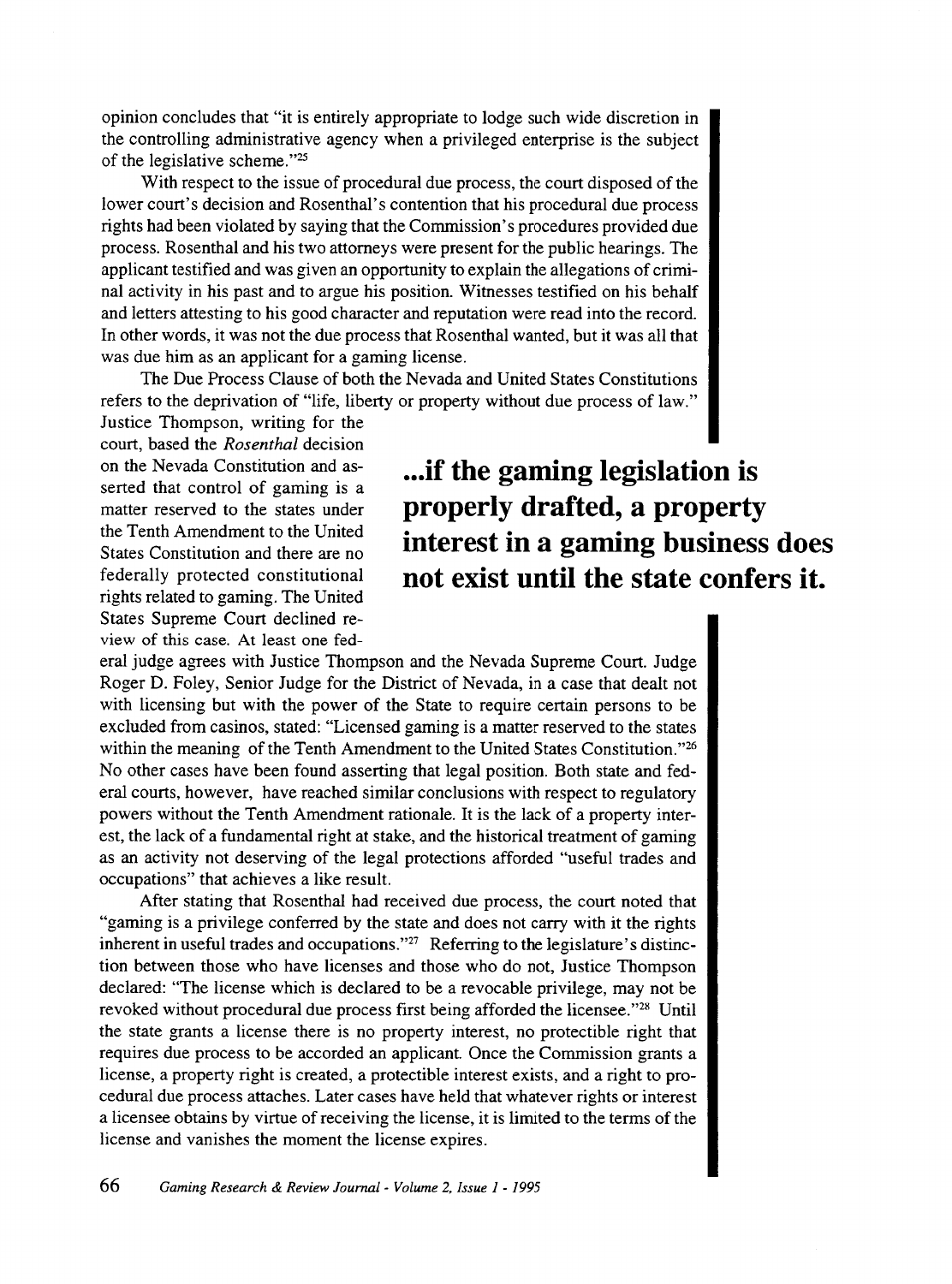#### *The Legal Status of Gaming and Its Impact on Licensing*

Nate Jacobson, a former licensee, claimed a violation of his due process rights by the Nevada Gaming Commission and the Gaming Control Board.<sup>29</sup> Jacobson was a former licensee who was seeking licensing as a landlord that would give him a continuing interest in the casino operation he had previously been licensed to own and operate. He was found suitable as a landlord but subject to conditions he found burdensome, so he sold and sued. The federal district court held that Jacobson had failed to state a claim for denial of due process. The Ninth Circuit affirmed, holding that Jacobson's status as a former licensee gave him no greater status than any first-time applicant.

The circuit court then turned to the issue of whether Jacobson "had a property interest protected by the due process clause."30 The specific question, the court said, was whether the Gaming Control Act provides an applicant "an expectation of entitlement to a license sufficient to create a property interest."31 The answer, according to the opinion, depends "upon the extent to which the statute contains mandatory language that restricts the discretion of the Commission to deny licenses to applicants who claim to meet minimum eligibility requirements."<sup>32</sup> After noting that the Commission has a statutory grant of "full and absolute power and authority to deny any application for any cause deemed reasonable."33 The circuit court stated, "The only substantive restriction imposed upon the Commission's exercise of authority is the requirement that the basis for its decisions be reasonable .... This wide discretion resting with the Gaming Commission negates Jacobson's claim to a protectible property interest created by the State."34 The Circuit Court concluded that an "interest in a gaming license is not so fundamental as to warrant constitutional protection apart from its status under state law. "35

The same year *Rosenthal* was decided in Nevada, the First Circuit Court of Appeals, in a New Hampshire case reached similar conclusions.<sup>36</sup> An application for a pari-mutuel license for greyhound racing was denied and the denied applicant sought relief in the federal courts. The court said:

> [A] person's interest in participating in the ownership of a pari-mutuel greyhound racetrack is neither a right recognized under New Hampshire law nor is it a "fundamental" or "natural" right. ... [O]nce a license, or the equivalent, is granted, a right or status recognized under state law would come into being, and the revocation of the license would require notice and hearing.<sup>37</sup>

A more recent federal case involved holders of a one-year limited license in Nevada who were denied a permanent license at the end of the one-year term.<sup>38</sup> Rejecting the claim that there was a protectible interest as a result of the limited license, the court held that after the expiration date of the license, the now former licensees "stood in the shoes of first time applicants" and "have no constitutional or statutory right to further licensing."39

The first judicial review by a New Jersey court of a denied applicant for a gaming license was *In re Boardwalk Regency Corp., <sup>40</sup>*The New Jersey Casino Control Commission found the corporation, Boardwalk Regency Corp. (BRC), qualified for a license, but found the Perlman brothers, Clifford and Stuart, unqualified as owners, and therefore conditioned the issuance of the license on the divestiture of the Perlmans' interests in the operation. Clifford was Chairman,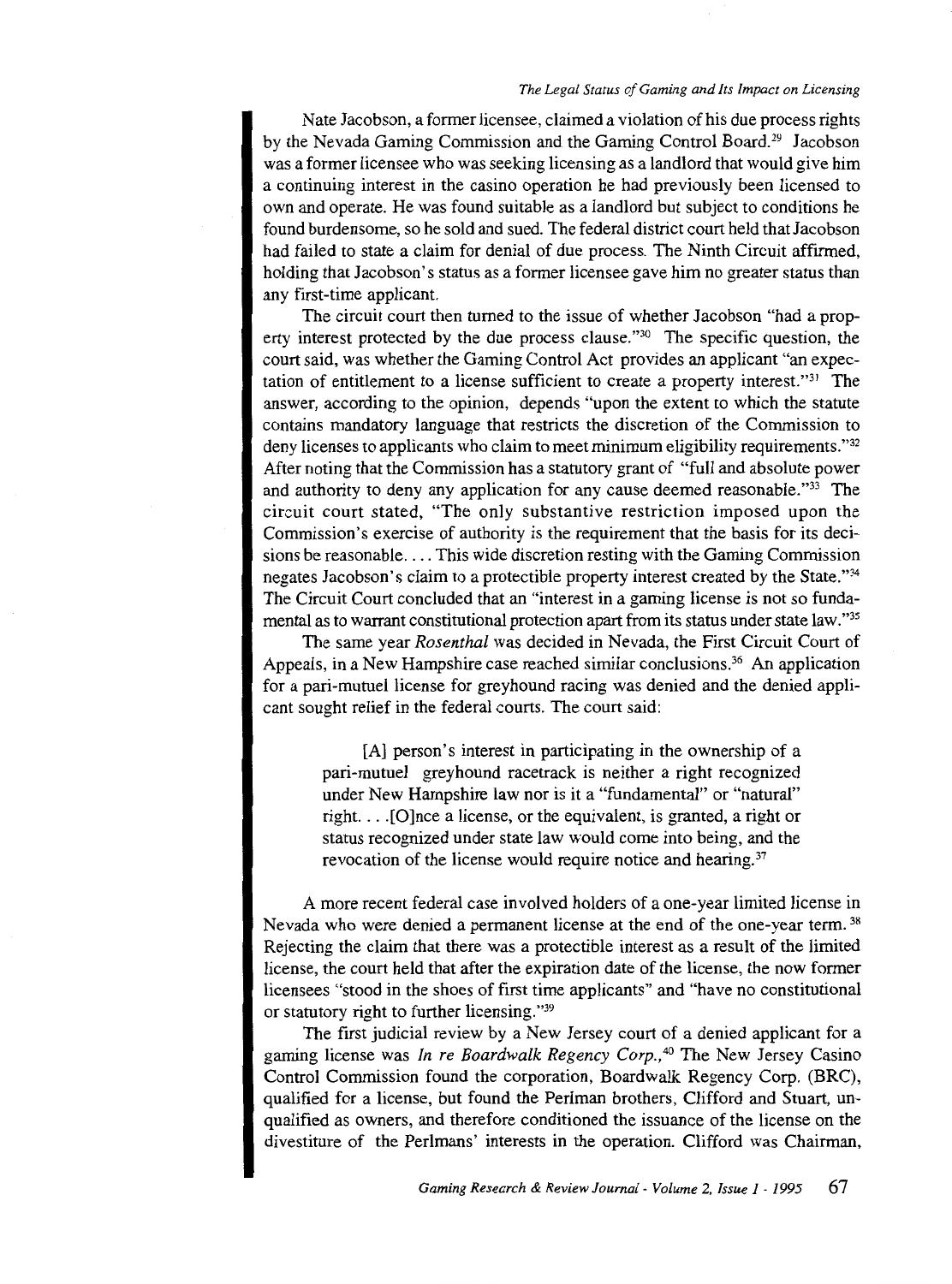CEO and ten percent shareholder of Caesar's World, Inc., the parent corporation of BRC. Stuart was Vice-Chairman and eight percent shareholder of Caesar's. The Commission held that BRC had failed to establish by "clear and convincing evidence" that the Perlman brothers possessed the "good character, honesty and integrity required by the Casino Control Act to qualify for a license"<sup>41</sup> The issuance of a license to BRC was conditioned upon the Perlmans disposing of any interest they held in any of the Caesar's World companies and being removed from any position as officer, director or employee of Caesar's World, Inc. or any of its subsidiaries.

Some of the facts that troubled the Commission included Clifford Perlman's "repeated and enduring" relationship with Alvin I. Malnik, whom the Commission asserted was "a person of unsuitable character and unsuitable reputation ... [who] associated with persons engaged in organized criminal activities, and [who had] himself participated in transactions that were clearly illegitimate and illegal."42 Malnik had been identified in the media as a business associate of Meyer Lansky, a reputed organized crime figure. Perlman continued his association with Malnik even after Philip Hannifin, Chairman of the Nevada Gaming Control Board, had expressed his concern about that association and received Perlman's commitment to sever a business relationship with Malnik. The appellate court found that the Commission's findings "were reasonably available on the whole record," and stated it would not disturb those findings. While there was no evidence directly against Stuart Perlman, the Commission and the court found "that the affairs of the brothers are inextricably entwined."43

The Perlmans complained that the Commission's findings did not support a bad character conclusion. The appellate court replied:

The statutory burden to demonstrate affirmatively the qualifying attributes, whatever they might be, has been expressly and clearly placed on the applicant by the Legislature and is subject to the canon of clear and convincing evidence. It is not necessary to disqualification that the applicant or any personnel required to be qualified be of demonstrably bad character. Disqualification is justified by their failure to prove themselves qualified by clear and convincing evidence. 44

The court pointed out that with respect to gaming matters "to doubt is most certainly to deny."<sup>45</sup>

Responding to the Perlmans' contention that the Commission had taken its action because of "unknowing or otherwise innocent association," the court acknowledged the difficulty of defending such a premise. It then went on to say that the Commission was obviously disturbed by the "apparent insensitivity of the brothers to the potential impact of those associations upon the industry, those who regulate it, those who manage it, those who patronize it and the public in general."<sup>46</sup> The court concluded, "This sensitivity on the part of the Commission respecting the insensitivity on the part of the Perlmans resides safely within the four corners of the statute where strict regulation is expressly mandated."<sup>47</sup>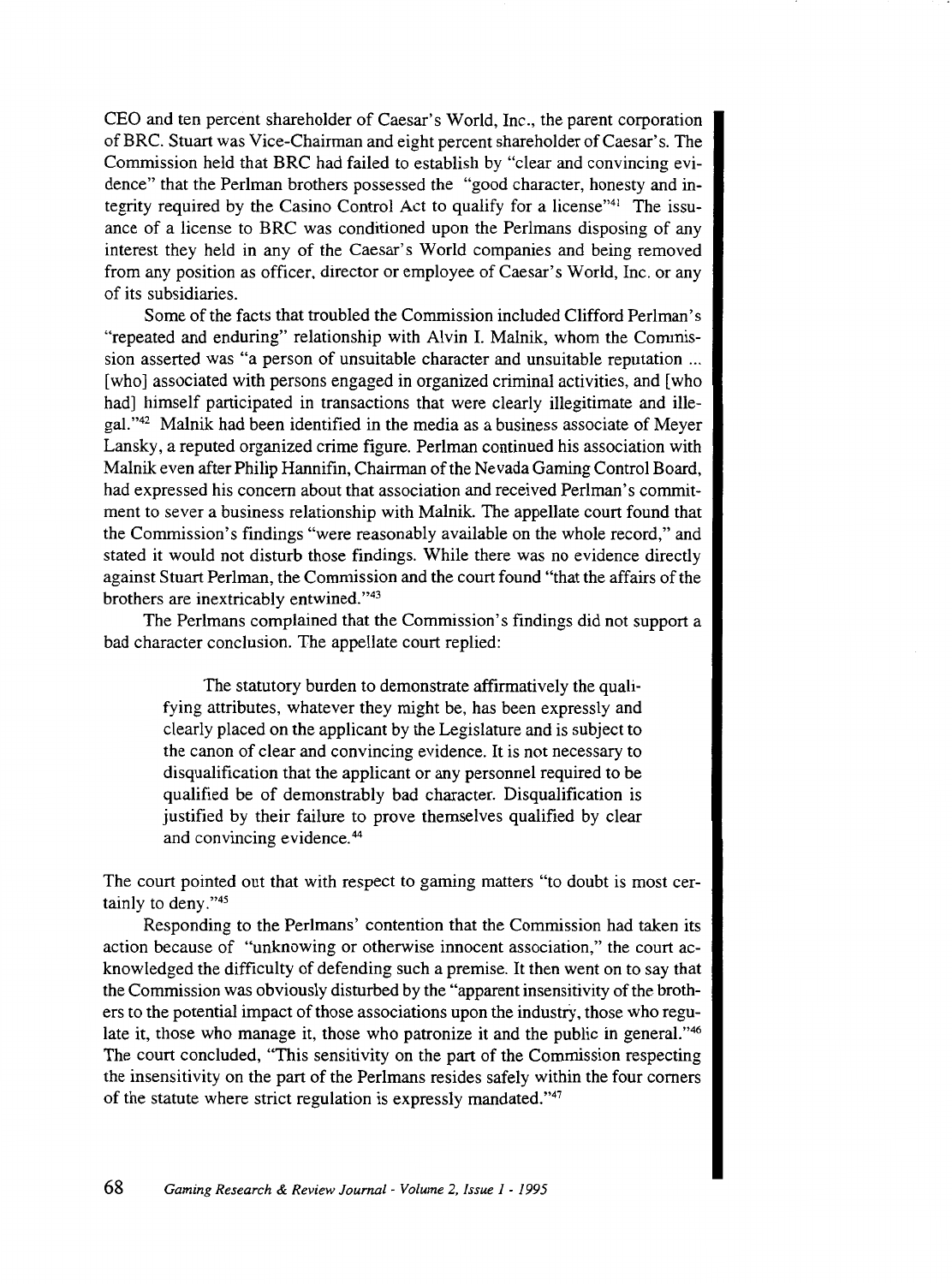Such strict regulation, the court said, had been exercised for many years in New Jersey with legislative power "almost without limit" in such industries as liquor and horseracing, and, the court concluded, "We see every reason . . . for legalized casino gaming to take its deserved place among those industries."48

The Perlmans contended that the "good character" required by the Casino Control Act was unconstitutionally vague. The court disposed of this issue summarily, stating "the words 'good character' in the context of the Casino Control Act leave to men of common intelligence little doubt about their meaning."<sup>49</sup>

The New Jersey Supreme Court affirmed the superior court's decision expressing approval of the legal analysis, except where it ruled against the Commission on the removal of the Perlmans from all positions in Caesar's World, Inc. and its subsidiaries. 50 The supreme court reinstated the Commission's decision.

Unlike Nevada, where the Gaming Control Act provides for judicial review

**Because of the historic legal status of gaming, however, legislatures do have powers with respect to the gaming business that are unheard of in other business or commercial contexts. If legislatures make their intent clear by the language they employ, our courts will generally uphold this unusual exercise of governmental power.** 

of Gaming Commission disciplinary decisions and some other decisions and orders, but not for licensing decisions,<sup>51</sup> the New Jersey Casino Control Act provides for judicial review of all decisions and orders of the Casino Control Commission.<sup>52</sup>

The appellate division of the superior court took pains to explain the standards it would apply in its review of the Commission's decision. In Nevada, the courts generally defer to the expertise and judgment of

the gaming regulators; however, the New Jersey court stated it would not defer to the Commission's expertise because "expertise has not yet developed by experience or special training," alluding to the limited experience of the regulators who had licensed one other casino, Resorts. Nevertheless, the findings of the Commission were upheld by the appellate court in every instance except one and that was reversed by the New Jersey Supreme Court and all provisions of the Commission's Order were reinstated. Today, with the Casino Control Commission having almost twenty years of institutional experience behind it, New Jersey courts would most likely defer to the Commission's expertise.

The Colorado Court of Appeals sustained a denial of a gaming license for an employee of a gaming operation who had a bookmaking conviction in California twenty-three years before applying for the gaming license. Colorado statutes provide that an applicant who has been convicted of a gambling related offense may not be licensed. The court held that the restriction was "reasonably related to the proper goal of assuring both honest gaming and the public perception that such gaming is honest."53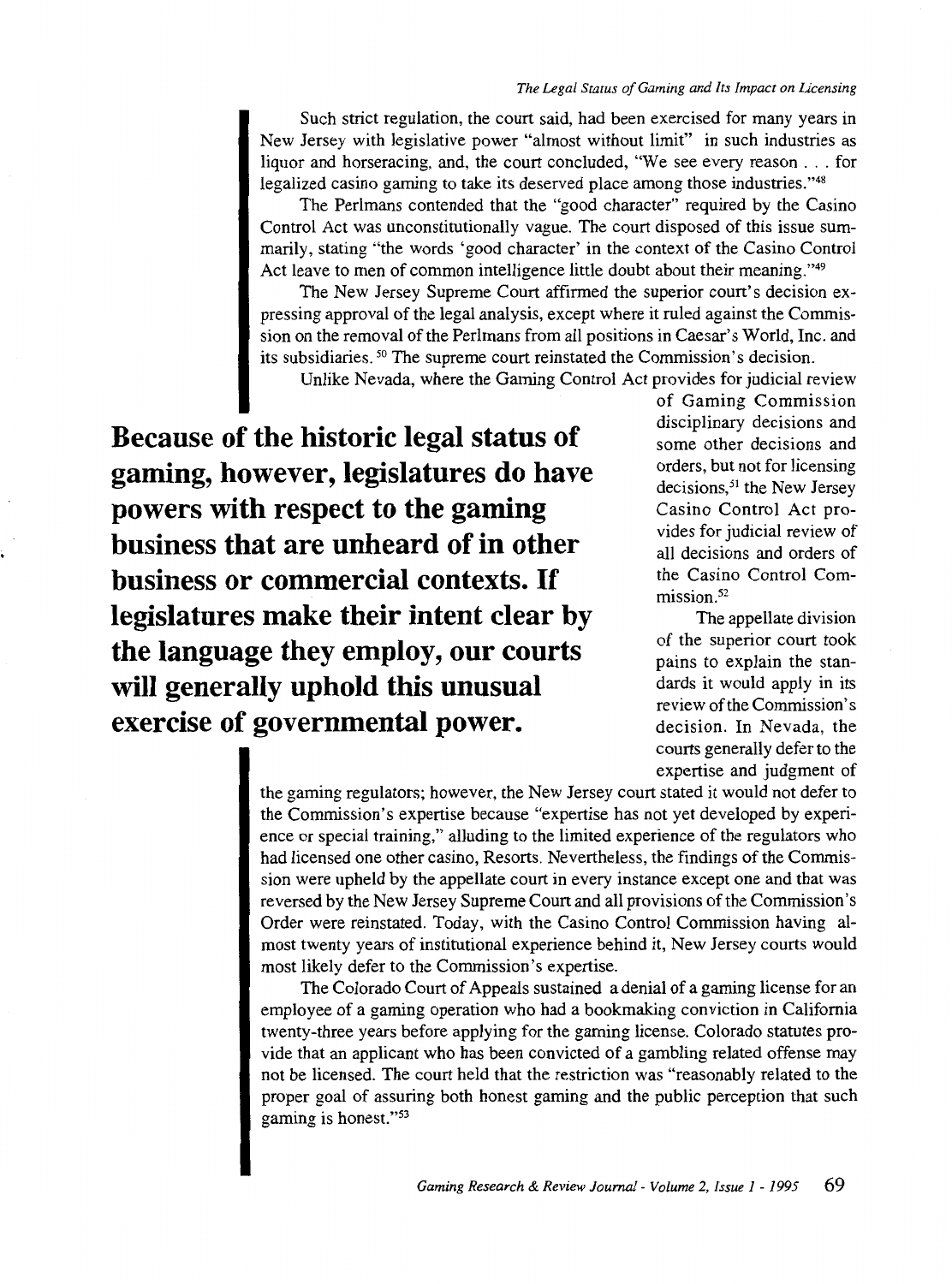Denial of a gaming license by the Illinois Gaming Board has been upheld after the Illinois Appeals Court reviewed the statutory factors required to be considered in making a decision on a license application including the character of the applicant and financial matters relating to the application.<sup>54</sup>

# **Summary**

Whether or not control of gaming is a Tenth Amendment matter as Justice Thompson asserted in *Rosenthal,* there is no federally protected right until there is a property interest. And since the states can abolish gaming, they can also determine the conditions upon which the activity may exist. Therefore, if the gaming legislation is properly drafted, a property interest in a gaming business does not exist until the state confers it. The United States Constitution does not create a property interest in a gaming license. At best, it only protects such property interests after they are created under state law and even then subject to whatever limitations state law imposes on the existence of the property interest.

Not all states have granted their gaming regulators the broad statutory powers that the Nevada and New Jersey legislatures have given their regulators. Where state legislatures have not done so, courts may impose more restrictions on the regulatory process. Courts in those states may find a property interest in applying for a gaming license. If so, federal due process standards may apply in the licensing process. Not every state may want to go as far as Nevada has. Nevada may be the only state that has denied judicial review to denied gaming license applicants.

Many people find it almost unbelievable that gaming regulators have the powers they exercise because it is so contrary to an American's experience in other commercial activities. Because of the historic legal status of gaming, however, legislatures do have powers with respect to the gaming business that are unheard of in other business or commercial contexts. If legislatures make their intent clear by the language they employ, our courts will generally uphold this unusual exercise of governmental power.

## **Endnotes**

1 16 AM. JuR. 2o. *Constitutional lAw* § 432 (1979); *See also* 51 AM. JuR. 2o., *Licenses* & *Permits,* § 101 (1970).

<sup>2</sup>State *ex rel.* Grimes v. Board of Comm'rs of City of Las Vegas, 1 P.2d 570, 572 (1931).

THE URBAN INSTITUTE, PRICE WATERHOUSE, FINAL REPORT: FISCAL AFFAIRS OF STATE AND LOCAL Gov-ERNMENTS IN NEVADA (1988). 4

Thomas v. Bible, 694 F. Supp. 750, 759 (D. Nev. 1988) (citing *Grimes,* note 2 above, and more recent cases).<br><sup>5</sup>53 C.J.S. *Licenses* § 21 (1987).

<sup>6</sup>Colonnade Catering Corp. v. United States, 397 U.S. 72, 77 (1970).

United States v. Biswell, 406 U.S. 311, 316 (1972).

sMarshall v. Barlow's, Inc., 436 U.S. 307 (1978).

<sup>9</sup>*Id.* at 313.

<sup>10</sup>Posadas de Puerto Rico Assoc. v. Tourism Co., 478 U.S. 328 (1986). <sup>11</sup>*Id.* at 345-346.

<sup>11</sup>*See* GAMBLING IN AMERICA, FINAL REPORT OF THE COMMISSION ON THE REVIEW OF THE NATIONAL POLICY TOWARD GAMBLING 145 (1976).<br><sup>13</sup>NEV. REV. STAT. § 463.0129 (1993). New Jersey's Casino Control Act has similar language. N.J.

STAT. ANN.§ 5:12-1 (West 1988).

70 *Gaming Research* & *Review Journal- Volume* 2, *Issue I* - *I995*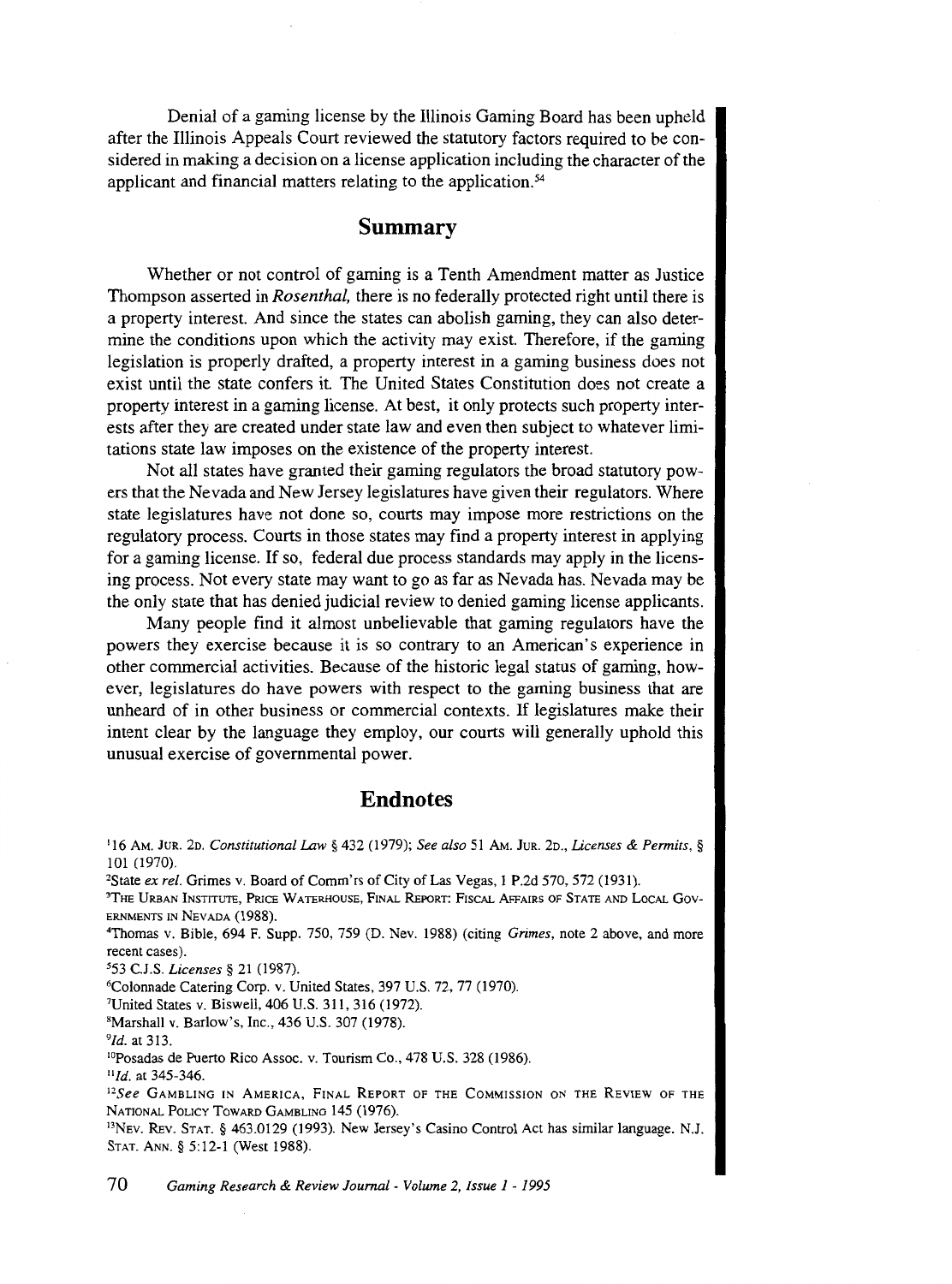14NEV. REV. STAT.§ 463.170 (1993). *15Id.*  16NEV. REV. STAT.§ 463.1405 (1993). 17N.J. STAT. ANN. §§ 5:12-64, -80 (West 1988). 18559 P.2d 830 (1977), *appeal dismissed by* Rosenthal v. Nevada, 434 U.S. 803 (1977). *19Id.*  20In 1983, the Nevada Legislature specifically provided that licensing denials would not be subject to judicial review. NEv. REv. STAT. § 463.318 (1993).<br><sup>21</sup> Nevada Tax. Comm'n. v. Hicks, 310 P.2d 852, 855 (1957). <sup>22</sup>State v. Rosenthal, 559 P.2d at 834 *(emphasis added)*. 23*Id.* at 833. *24Then* NEv. REV. STAT.§§ 463.140 and .220 (1975), *now combined and amended in* NEv. REv. STAT. <sup>25</sup>State v. Rosenthal, 559 P.2d at 835.<br><sup>26</sup>Thomas v. Bible, 694 F. Supp. 750, 760 (D. Nev. 1988). <sup>27</sup>State v. Rosenthal, 559 P.2d at 835. *28Id.* at 836. 29Jacobson v. Hannifan, 627 F.2d 177 (9th Cir. 1980). <sup>30</sup>*Id.* at 179. *<sup>31</sup> Id.* at 180. *32Id. 33Id. 34Id. 35Id.*  36Medina v. Rudman, 545 F.2d 244 (1st Cir. 1977) *cert. denied,* 434 U.S. 891 (1977). *37Id.* at 250. 38Kraft v. Jacka, 669 F. Supp. 333 (D. Nev. 1987). 39 *I d.* at 338. <sup>40</sup>434 A.2d. 1111 (N.J. Super. Ct. App. Div. 1981), *affd as modified* 447 A.2d 1335 (N.J. 1982), *appeal dismissed by* Perlman v. Attorney General of New Jersey 459 U.S. 1081 (1982). <sup>41</sup> *Id.* at 1116. *41Id.* at 1117.  $43Id$ . *44Id.* at 1118 (citations omitted). The Commission need not expressly vote to deny a license. The failure to obtain four affirmative votes for a license constitutes a denial of a gaming license application under the New Jersey Casino Control Act N.J. STAT. ANN.§ 5:12-73(d) (West 1988). *In Re*  Playboy-Elsinore Associates, No. A-4188-81Tl (N.J. Super. Ct. App. Div. 1983). 4 s434 A.2d at 1119. *46Id. 41Id.*  48Id. at 1120. *49Id.* at 1122. 50 *In Re* Boardwalk Regency Corp., 447 A.2d 1335 (N.J. 1982) *appeal dismissed by* Perlman v. Attorney General of New Jersey, 459 U.S. 1081 (1982). *<sup>51</sup> See* NEv. REv. STAT.§§ 463.153 (exclusion list), .315-318 (disciplinary actions), .337 (work permits) and .3662 (patron disputes) (1993).<br><sup>52</sup>N.J. STAT. ANN § 5:12-110 (West 1988).<br><sup>53</sup>DeMarco v. Colorado Limited Gaming Control Comm'n, 855 P.2d 23, 26 (Colo. Ct. App. 1993). The court stated it "assumed" applicants for gaming licenses have sufficient property interest to claim deprivation of due process, but the challenged statute satisfied due process. *Rosenthal* was cited as <sup>54</sup> Arch-View Casino Cruises, Inc. v. Illinois Gaming Board, 636 N.E.2d 42 (Ill. App. Ct. 1994).